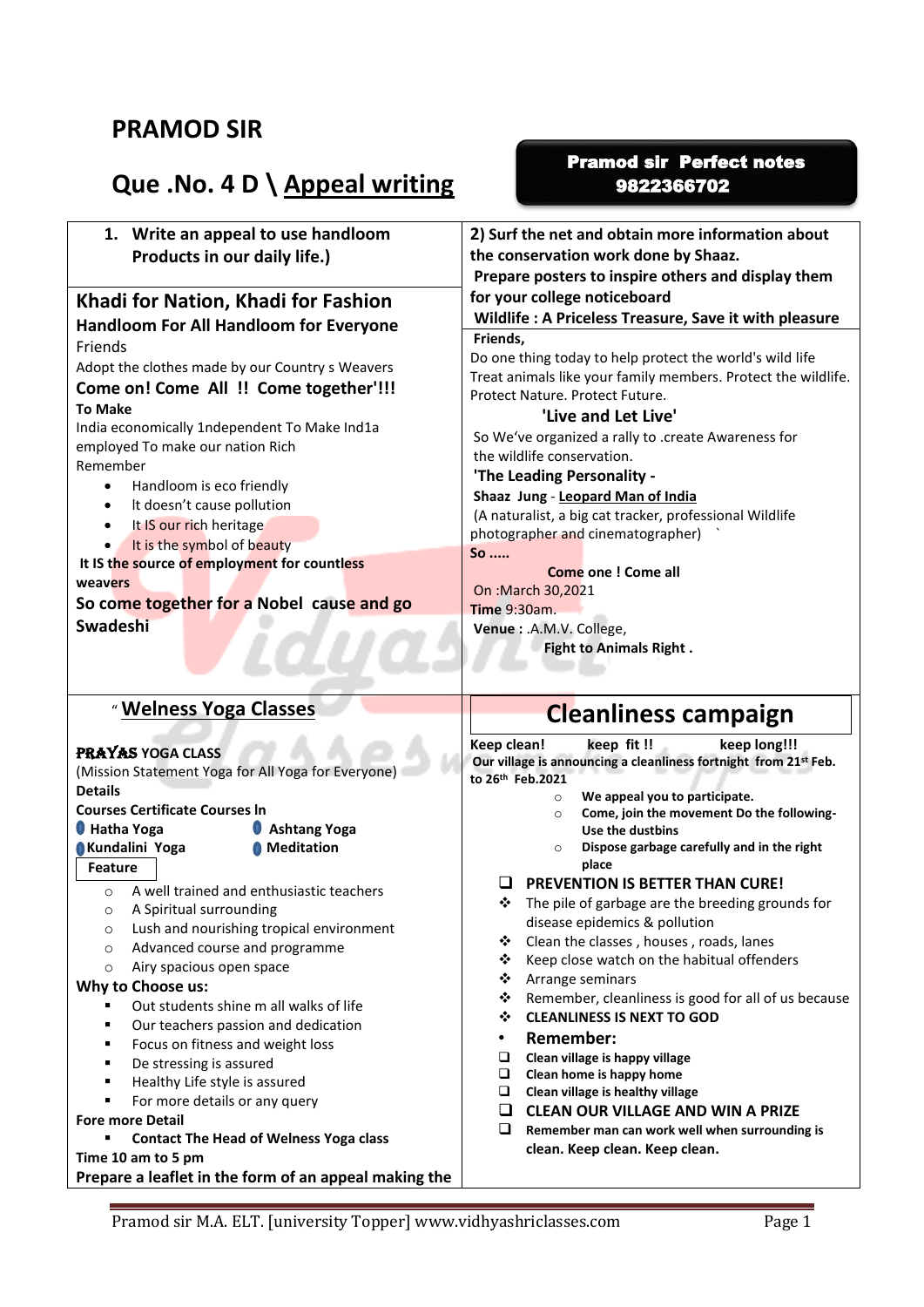| people aware of saving the Girl child use Attractive        | Your college has organized a rally against <b>\Gutkha</b>              |
|-------------------------------------------------------------|------------------------------------------------------------------------|
| slogan and need of girl child                               | Tobacco\Alcohol \ prepare a appeal, for people to                      |
|                                                             | join you                                                               |
|                                                             |                                                                        |
| THINK A WORLD WITHOUT WOMAN                                 | Gutkha : you use, you lose.                                            |
| SAVE THE GIRL SAVE THE CHILD                                | <b>Stop chewing GUTKHA</b>                                             |
| The hand that Rocks the Cradle                              | Friends,                                                               |
| <b>The Pro-creator</b>                                      |                                                                        |
| The mother of tomorrow.                                     | Our college has organized a rally against Gutkha.                      |
| The beautiful creation of the God                           | the college invites you to join this rally by saying No, to<br>Gutkha. |
| Its tragic irony that                                       |                                                                        |
| People love to have a MOTHER,                               | Gutkha is injurious to health.                                         |
| A Wife and a girl friend.                                   | Gutkha is slow poison leading one to the untimely                      |
| Then why not A DOUGHTER ?                                   | death                                                                  |
| Remember:                                                   | It is addictive leading to cancer                                      |
| I] The Girl Child is special.                               | It is harmful for your personality                                     |
| ii] The existence of this world.                            | You are important, precious                                            |
|                                                             | <b>Your Family Needs You</b>                                           |
| Is Impossible without her.                                  | Your Nation Needs you.                                                 |
| Isn't it an inhuman act to kill                             | -----life is beautiful gift of god to man.                             |
| The girl child who shapes the destiny of                    | ------ don't destroy it by chewing Gutkha.                             |
| civilization?                                               | Untidy stand against Gutkha.                                           |
| To save the humanity on this planet -                       | Show your strength and solidarity.                                     |
| <b>Unless</b>                                               | Don't delay, give come with your friends                               |
| It would be curtains for the human beings.                  | Date: on 23rd April. 2021                                              |
| By president.                                               | <b>Time: 11 a.m.</b>                                                   |
|                                                             | Venue : A.M.V. collage                                                 |
|                                                             | Leading personality :- Honorable Principal                             |
|                                                             |                                                                        |
|                                                             | Come one, come all!                                                    |
| <b>Eye Donation</b>                                         | <b>BLOOD DONATION</b>                                                  |
| Donate Eyes! Donate Eyes!!                                  | Donate blood - save lives                                              |
| Donate Eyes - Live after death<br>Friends,                  | <b>Blood donation - social need</b>                                    |
| Thousands of people in our country are blind. They are      | Friends,                                                               |
| unable to see the beautiful world. Let's help them to enjoy | Lions club of the city has organized "Blood Donation camp"             |
| the beauties of nature.                                     | on 15 Aug. 2017 in view of the independence anniversary.               |
|                                                             | Donation is the specialty of Indian culture. Our culture               |
| Let's help them to lead an independent life<br>$\bullet$    | teaches us to donate .we donate many things. Blood                     |
| Let's them to lea confidant & happy life.<br>$\bullet$      | donation is the best donation .as means life, blood                    |
| Let's help them to enjoy the precious life.<br>$\bullet$    | donation means life donation                                           |
|                                                             | Young men are expected to donate blood                                 |
| Friends our valuable eyes are useless to us after death.    | Blood donation is a worthy cause.                                      |
| Why should we waste our eyes? Friends, think of donating    | Blood donated is replaced within 12 to 15 hours                        |
| your eyes. they will make you immortal                      | Blood donation is the most precious act.                               |
| Your eyes can make a blind person see the wonders of        | Friend think of thousands of people in India who die due to            |
| nature                                                      | lack of blood who are they ?are they not your brothers and             |
| A blind can live happiest life due to your eyes             | come forward and<br>sisters? Do you want them die?                     |
| Come forward- be generous                                   | donate blood.                                                          |
| Make your eyes immortal                                     | <b>Remember - BLOOD DONATON IS LIFE DONATION</b><br>$\bullet$          |
|                                                             |                                                                        |

Pramod sir Perfect notes<br>9822366702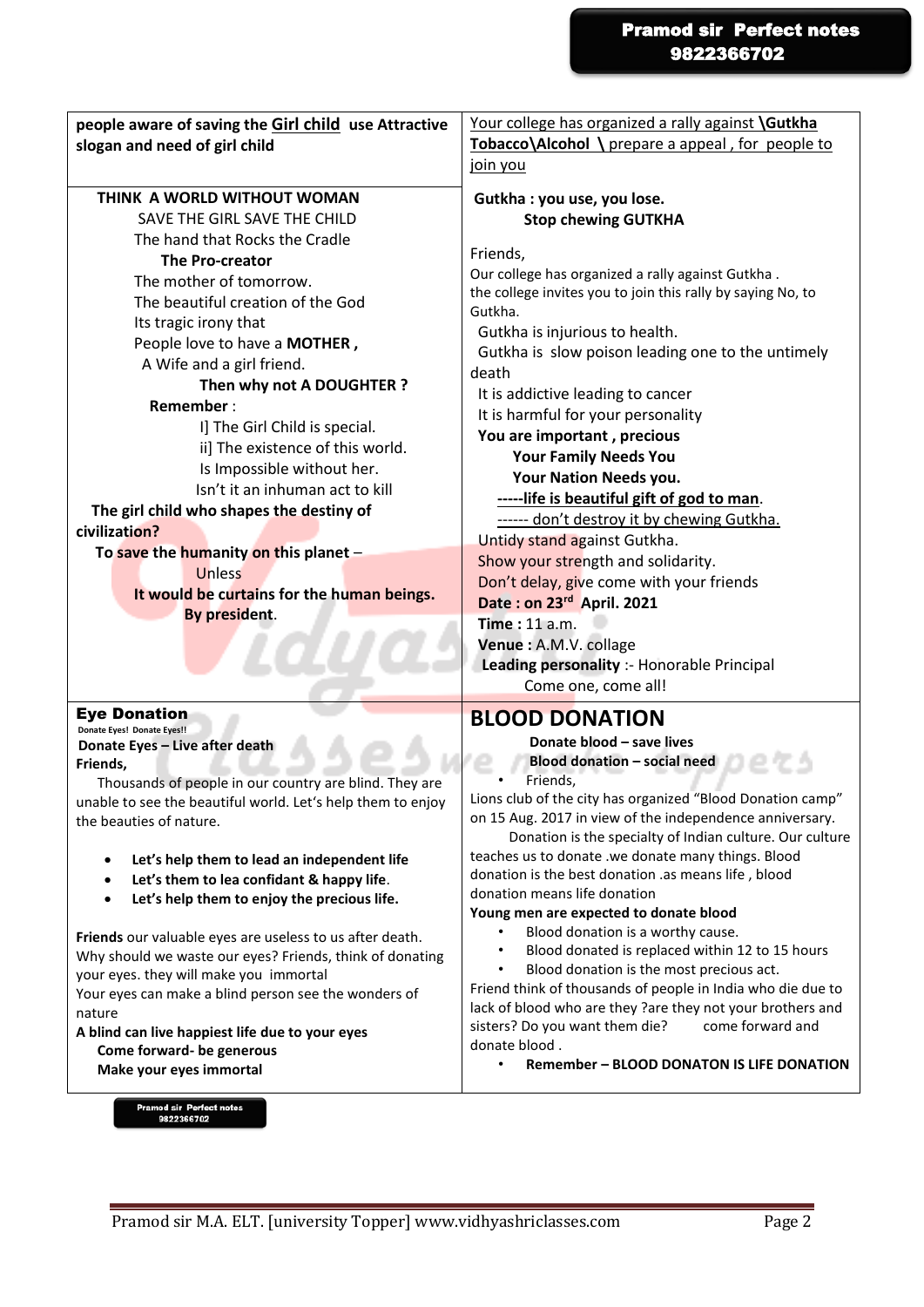#### Pramod sir Perfect notes 9822366702

| Appeal.                                              | Prepare an appeal for making the people                  |
|------------------------------------------------------|----------------------------------------------------------|
| Prepare an" leaflet for the yoga class with the help | Aware about the tree-plantation. Use Attractive slogans. |
|                                                      |                                                          |
| of the following' points:                            |                                                          |
|                                                      | TREES - OUR _BEST FRIENDS'                               |
| i) Prepare an effective slogan.                      | TREES ARE Valuable necessary human existence.            |
| ii) Use a logo/picture chart.                        | Life is impossible without trees.                        |
| iii) Advantages of Yoga,                             | So Friends,                                              |
| iv) Make a persuasive appeal.                        | we need you help                                         |
| Ans.                                                 | to make this Earth                                       |
|                                                      | a Woodland habitat.                                      |
|                                                      | We want . to increase Biodiversity                       |
|                                                      | You can make a difference                                |
| YOGA FOR ALL, YOGA FOR EVERYONE                      | by joining our campaign.                                 |
|                                                      | Tree plantation can solve                                |
| Stretch, move, balance                               | Global warming and Pollntion.                            |
| 'Improve your fitness Strength,                      | <b>Remember:</b>                                         |
| Flexibility; Co-ordination and Concentration.        | i) Trees clean air.                                      |
| Reduce stress, Promote calm.                         | ii) Trees improve Water quality.                         |
| Do you want to 'be Healthier, Happier                | iii) Trees save energy.                                  |
| all And more Peaceful?                               | iv) Trees are good friends.                              |
| <b>Then Join us Now</b>                              | v) Trees Can save environment.                           |
| <b>WELNESSYOGA CLASSES</b>                           | Grow more Trees.                                         |
|                                                      | We provide you a free sapling to plant it anywhere.      |
| Mr. Pramod                                           | <b>Date -29 April 2021</b>                               |
|                                                      | Time -10a.m.to 5 pm.                                     |
| <b>Trained at : Yoga Centre, ytl</b>                 | <b>Venue-Prayas Forest</b>                               |
|                                                      |                                                          |
|                                                      | By                                                       |
|                                                      | Youth India Club                                         |
|                                                      |                                                          |

### **To Say No To Junk food**

**YOUMUST EAT TO LlVE NOT LIVE TO EAT** Hey Dude! Eat healthy food Stay away from Junk Food," , to make yourself really Good, **Say 'No' to Junk Food . (Pizza, Burger Noodles),**

Junk foods are injurious to health. It makes people overweight. It invites diseases like heart disease, liver problems ,diabetes, cancer etc, Junk foods are full of low quality nutrients and high calorie level; " Why wait **so Embrace Organic Food `** \* It is, often, fresher.

- \* It is richer in nutrients,
- \*It is healthier
- \* It has antioxidant capacity, boosts Immune
- 'System.
- Remember :-
- Junk foods are toxins. Eat only healthy food

### **Stop Child Labour**

Almost 1 in 10 children between the age of 5 and 17 years old have to work

About 4.3 million children aged below 18 years are in forced labour

#### **Friends**

 Millions of children do dangerous, dirty jobs. Even at very young ages, they are forced to work in mines and factories, as house slaves and prostitutes. This is bad for their health and damages their development. It means they cannot attend school or escape poverty.

 We fight extreme forms of child labour everywhere because children have the right to feel safe today and better about tomorrow. This is why we offer education, information and help for poor families.

#### **Come forward- be generous**

 **we fight against child labour Remember :-** We fight against child abuse, sexual exploitation, child trafficking, child labour and provide emergency assistance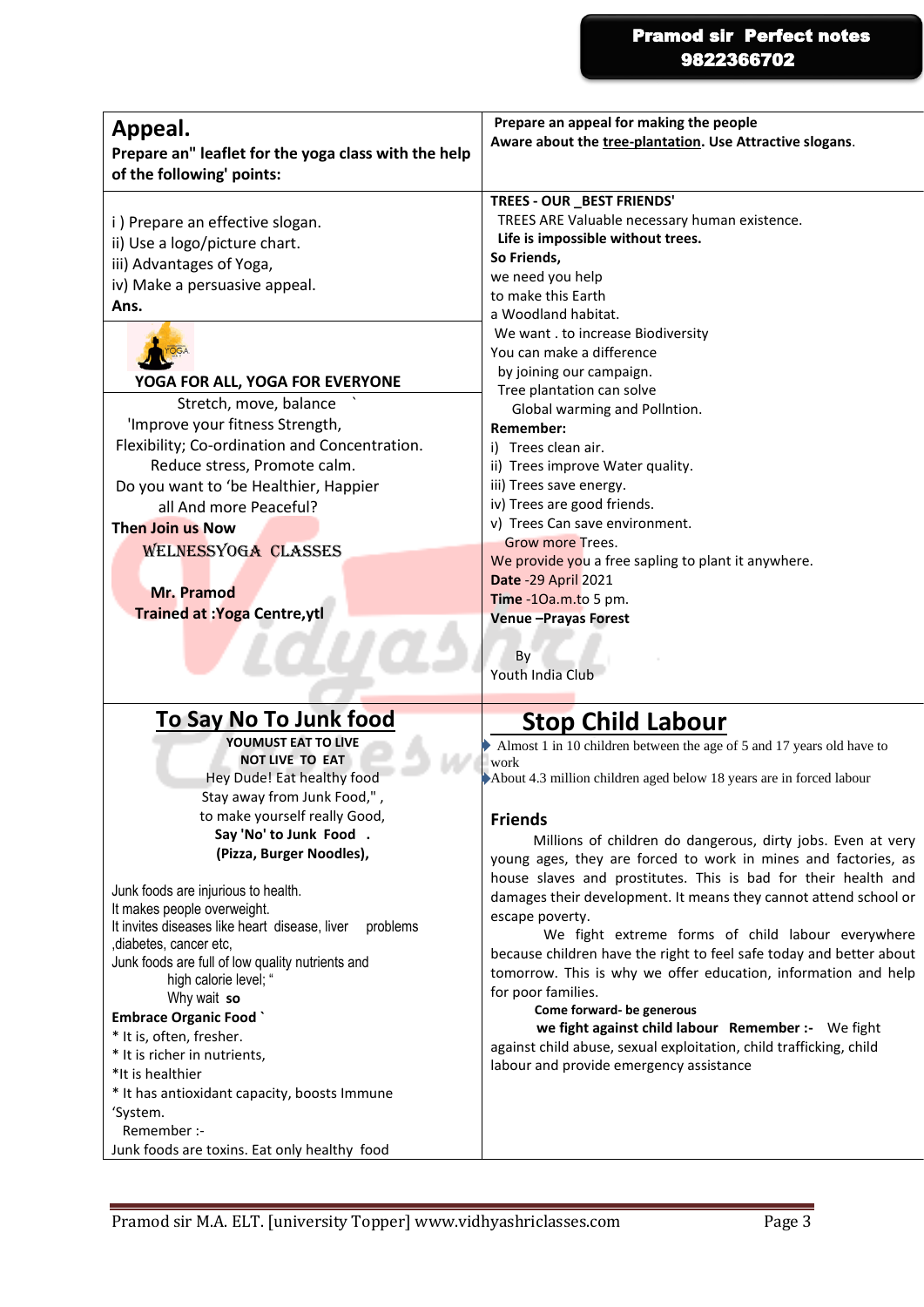